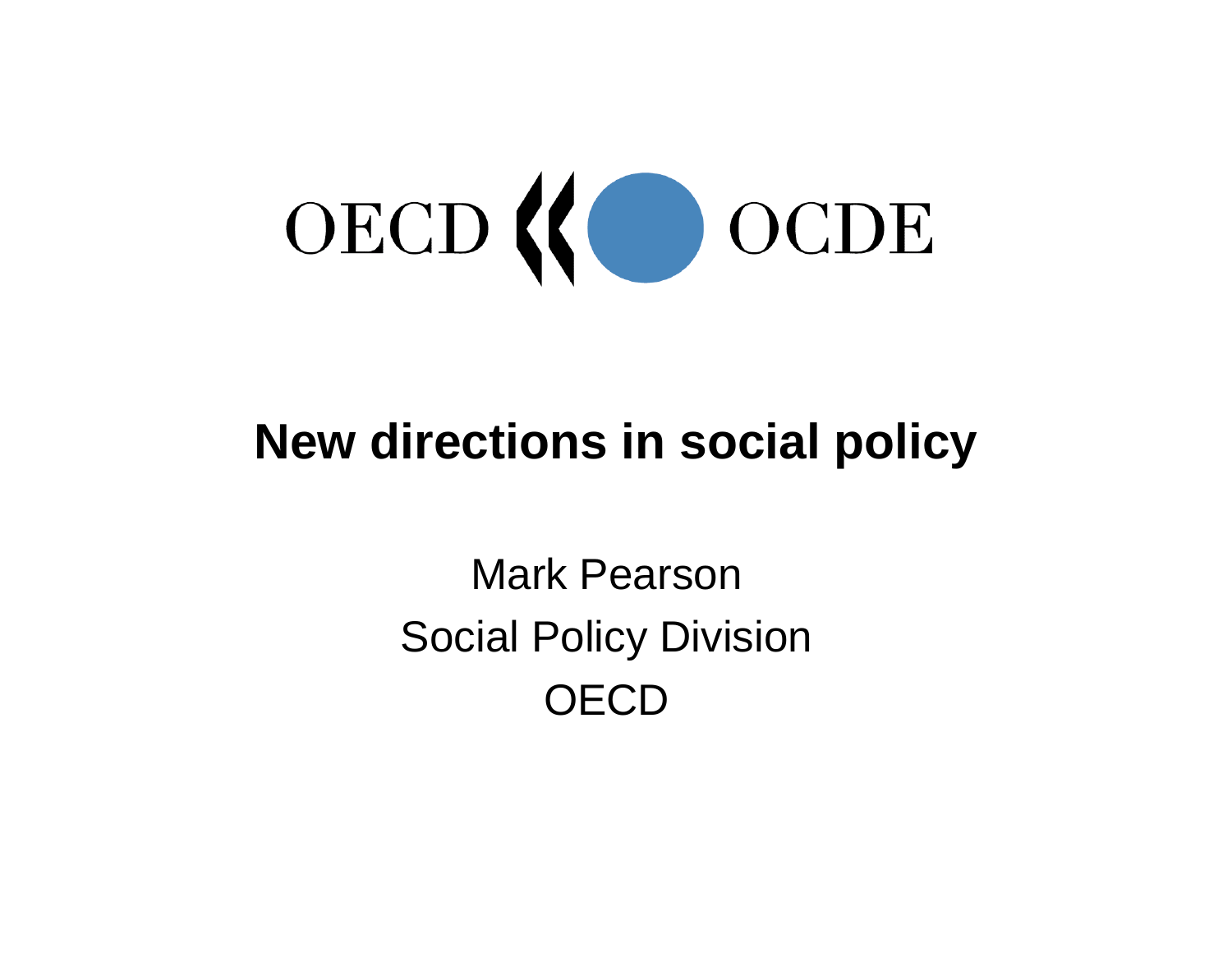# **Easy enough to identify the topics moving towards the top of the international agenda • Family/child development**

- $\bullet$  Fertility
- **C** Long-term care
- **•** Disability
- **Integration of migrants**

2 But behind these, we may well be at <sup>a</sup> turning point in terms of philosophy behind social policies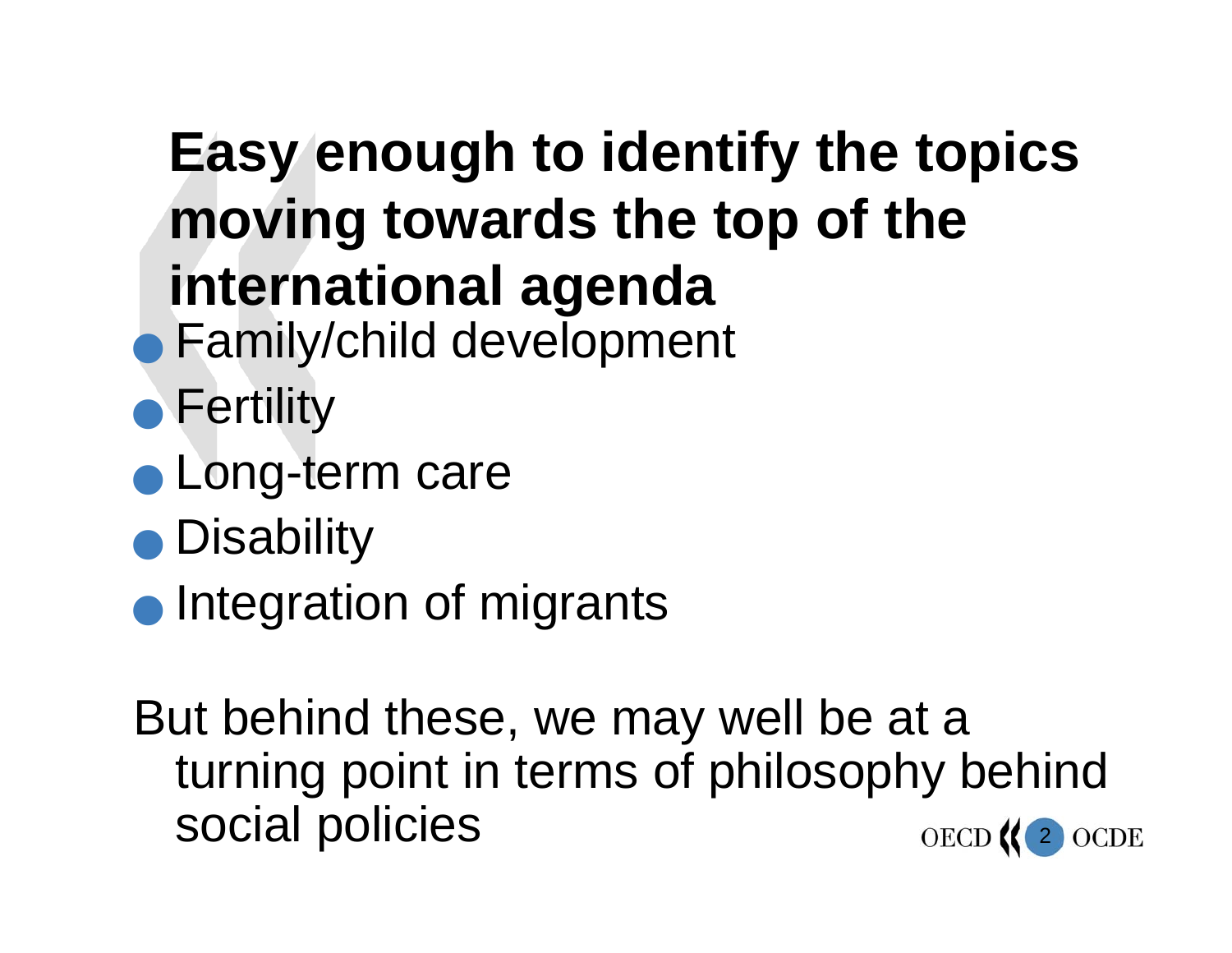### **2 agendas have dominated since mid 1990s**

#### **Coping with ageing populations**

*Achievements*

- <sup>Q</sup> Over-generosity of some provisions reduced
- Sources of retirement income diversified
- Decline in participation rates of older workers stabilised

*Still to do*

- Transitional arrangements
- **Fertility rates**

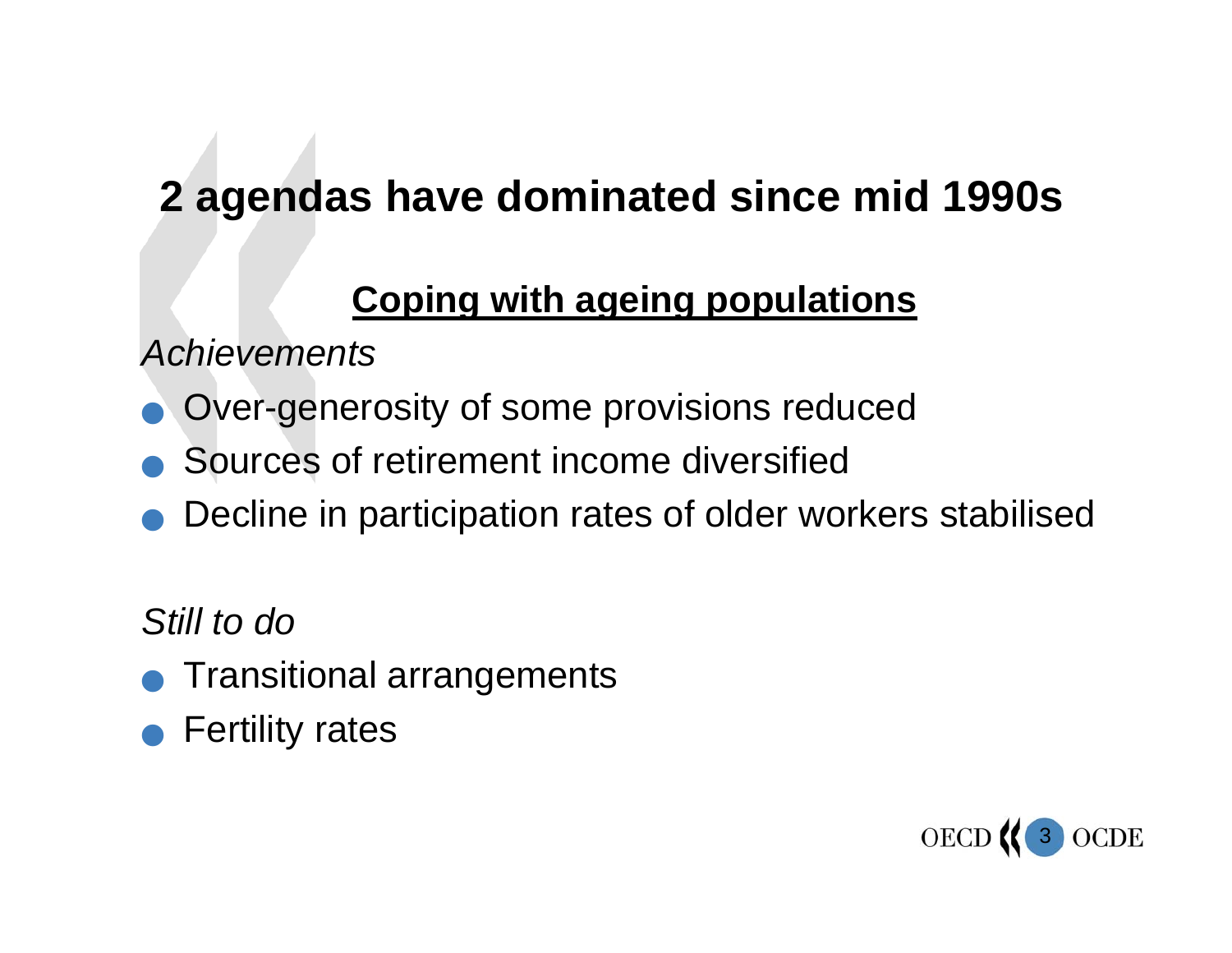## **Two agendas have dominated since mid 1990s (cont)**

#### **Welfare-to-work**

*Achievements*

- Some forms of benefit dependency down
- Market income inequality stabilised.

*Still to do*

- **Poverty**
- <sup>Q</sup> Welfare-*in*-work
- Disability, lone parents
- And when WtW fails, we do ….. What?

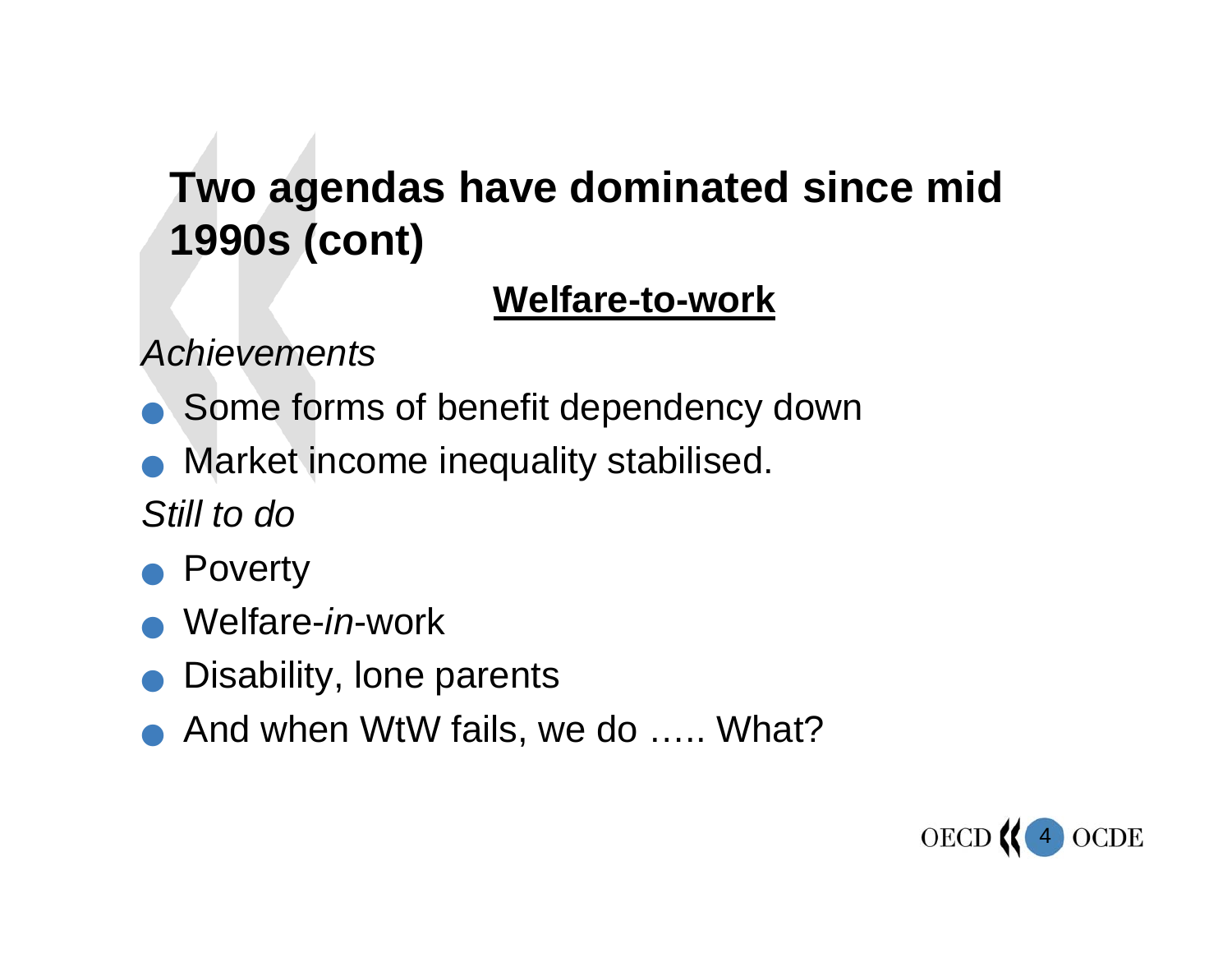# **The emerging 'paradigm shift' The family, caring and social well-being**

- <sup>Q</sup> **Long-term care: role of state and family**
- <sup>Q</sup> **Childcare: strong voter support for extended leave provisions and 'stay at home' benefits**
- <sup>Q</sup> **Supporting carers through the pension system**
- <sup>Q</sup> **Family breakdown highlights inconsistencies – in fathers rights; obligations on mothers to work; grandparent rights**
- <sup>Q</sup> **What to do when Welfare-to-work has failed.**